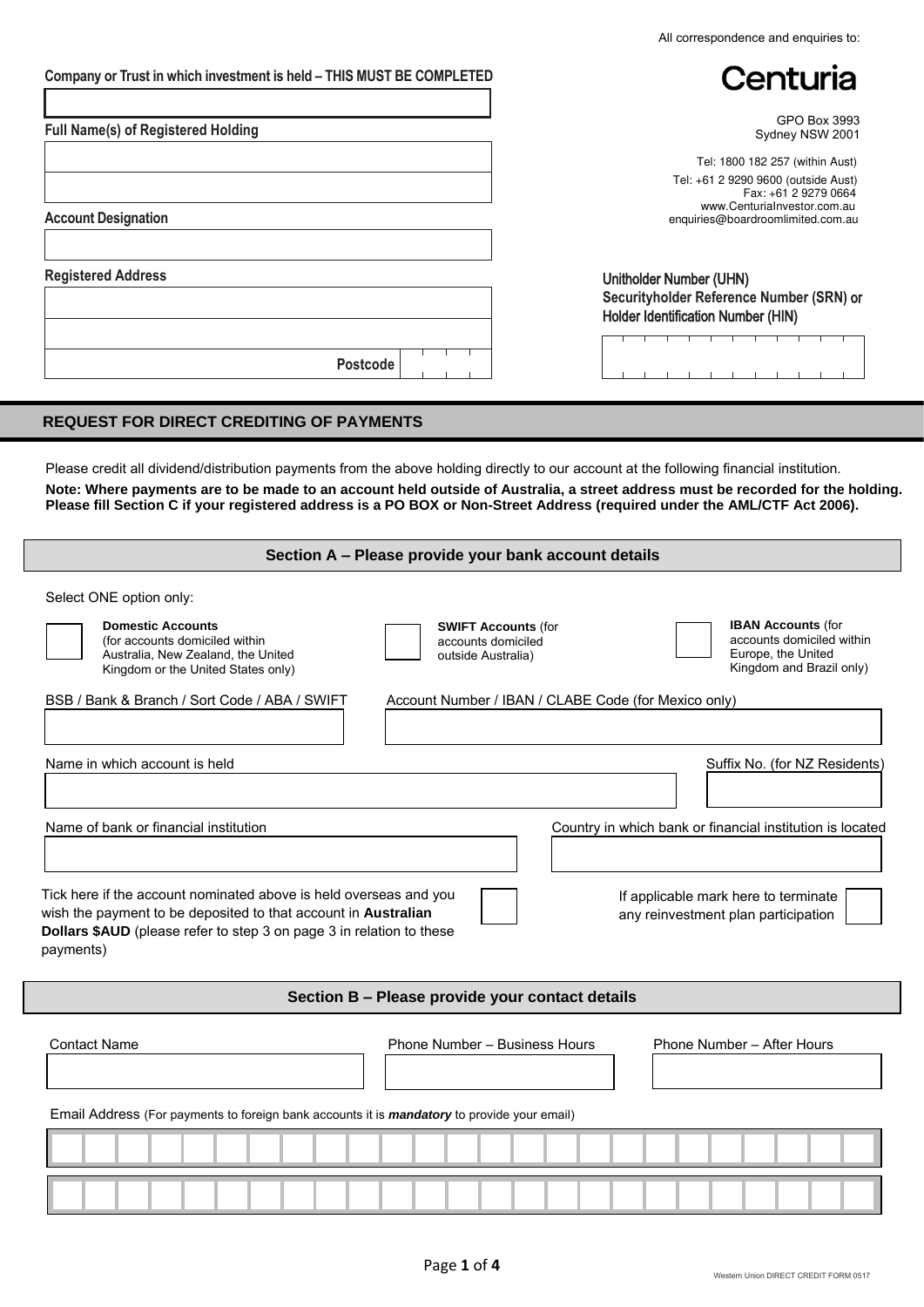### **Section C – Please provide your Payment Address if your Registered Address is a PO BOX or Non-Street Address**

It is a regulatory requirement (under [Australia's Anti-Money Laundering](http://www.ag.gov.au/CrimeAndCorruption/AntiLaunderingCounterTerrorismFinancing/Pages/regime.aspx) provisions) for a street address to be supplied to enable overseas payment transfers to be initiated through our overseas paying authority. **Please note:** we will not update your registered address. We will continue to send all correspondence to the current registered address on file.

| City/Town/Locality                                                           | Postal Code                                                                                                                       |
|------------------------------------------------------------------------------|-----------------------------------------------------------------------------------------------------------------------------------|
| State/County/Province                                                        | Country                                                                                                                           |
|                                                                              | Section D - More Information is required for the following Countries                                                              |
| expedite receipt of funds to the beneficiary.                                | In some instances we do require more information. This information will assist in minimizing any potential issues encountered and |
|                                                                              |                                                                                                                                   |
| For Chile Only<br>Registro Unico Tributario (RUT) Number: Beneficiary Tax ID | <b>Beneficiary Account Type:</b><br><b>Checking/Current Account</b><br>Saving Account                                             |
| For China Only<br>Routing code: CNAPS Code 12 digits                         |                                                                                                                                   |

#### **Section E – This section must be signed before your instructions are executed**

#### **Relevant to Sections A, B & D**

I/We authorise you to act in accordance with my/our instructions set out above. I/We acknowledge that these instructions supersede and have priority over all previous instructions relating to payments of dividends/distributions to which I/we am/are entitled to be paid in cash and that these instructions do not override any previous Reinvestment Plan instructions unless I/we have so indicated by ticking in the relevant box on page 1.

#### **Relevant to Section C**

I/We request you to process all dividend payments to the above payment address.

I/We confirm that the above payment address provided is a street address, and is not a PO Box.

I/We hereby covenant to indemnify and forever keep indemnified the security issuer, the directors and trustees of the security issuer, Boardroom Pty Limited and the directors and officers of Boardroom Pty Limited from and against all losses in respect thereof and all claims, actions, proceedings, demands, costs and expenses whatsoever which may be made or brought against them by reason of compliance with this request.

| Individual or Securityholder 1                            | <b>Securityholder 2</b> |             |                                   | Securityholder 3 |      |  |
|-----------------------------------------------------------|-------------------------|-------------|-----------------------------------|------------------|------|--|
| <b>Sole Director and Sole Company</b><br><b>Secretary</b> | <b>Director</b>         |             | <b>Director/Company Secretary</b> |                  |      |  |
|                                                           |                         |             | Day                               | Month            | Year |  |
|                                                           |                         | Page 2 of 4 |                                   |                  |      |  |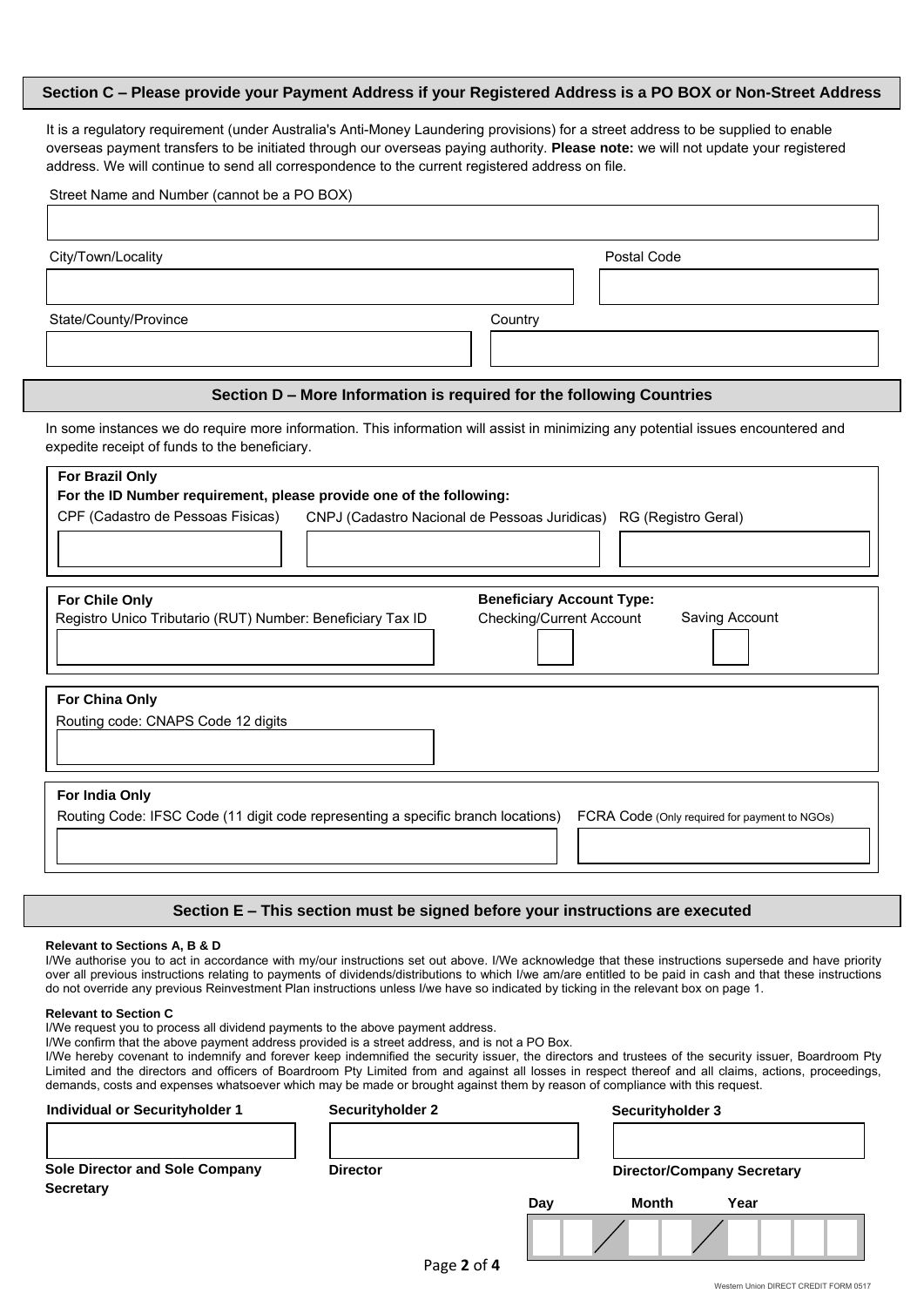## **Glossary of Terms**

| ABA:               | A 9 digit American Banking Association routing code.                                                                                                                                                                                          |
|--------------------|-----------------------------------------------------------------------------------------------------------------------------------------------------------------------------------------------------------------------------------------------|
| Bank & Branch:     | A 6 digit Bank Branch code used in New Zealand (format is xx-xxxx).                                                                                                                                                                           |
| BSB:               | A 6 digit Bank State Branch code used in Australia (format is xxx-xxx).                                                                                                                                                                       |
|                    |                                                                                                                                                                                                                                               |
| CLABE:             | Beneficiary Account Number: 18 digits CLABE (only required for Mexican Peso).                                                                                                                                                                 |
| <b>CNAP Code:</b>  | China National Advanced Payments Code (usually a 12 digit code, only required for Chinese Yuan).                                                                                                                                              |
| CPF:               | Cadastro de Pessoas Fisiscas for individual or contractors (only required for Brazilian Real).                                                                                                                                                |
| CNPJ:              | Cadastro Nacional de Pessoas for companies or businesses (only required for Brazilian Real).                                                                                                                                                  |
| FCRA Code:         | Foreign Contribution Regulation Act Code (only required for payments to NGOs in India).                                                                                                                                                       |
| IBAN:              | International Bank Account Number. (For accounts domiciled within Europe, the United Kingdom and Brazil only)                                                                                                                                 |
| <b>IFSC Code:</b>  | Indian Financial System Code (usually a 11 digit code, only required for Indian Rupee).                                                                                                                                                       |
| RG:                | Registro Geral used to identify individual (only required for Brazilian Real).                                                                                                                                                                |
| <b>RUT Number:</b> | Registro Unico Tributario (Beneficiary Tax Id, only required for Chilean Peso).                                                                                                                                                               |
| Sort Code:         | A 6 digit identifier issued to banks and other institutions in the United Kingdom used to identify specific branches<br>within a Bank (format is xx-xx-xx).                                                                                   |
| Suffix No:         | A 2 digit identifier used by New Zealand banks to identify specific account types.                                                                                                                                                            |
| SWIFT:             | An 8 or 11 character bank routing ID used by SWIFT members to electronically transmit international wires. An 8<br>character SWIFT code represents the main branch of a bank and the 11 character SWIFT code represents a<br>specific branch. |

## **Instructions on completing this form**

When completing this form, please print details clearly in CAPITAL letters, using a black pen.

**Payments are not able to be made to accounts held outside of Australia where the only address on record is a Post Office Box. Please provide Boardroom with a street address (required under the Anti-Money Laundering and Counter Terrorism Financing Act 2006). If required, the Post Office Box can be retained as the mailing address.**

**Step 1 -** Select the type of account for your payments to be credited to (select **one** option only):

#### **Domestic Accounts**

Select this option if your bank account is domiciled within:

| Australia:          | Provide your account's BSB, account number and account name.                                     |
|---------------------|--------------------------------------------------------------------------------------------------|
| New Zealand:        | Provide your account's Bank & Branch, account number (7 digits), suffix number and account name. |
| The United Kingdom: | Provide your account's Sort Code, account number and account name.                               |
| The United States:  | Provide your account's ABA, account number and account name.                                     |

#### **SWIFT Accounts**

Select this option if you wish to receive your payments via SWIFT transfer (not available for Australian and Brazilian accounts). Please provide your bank's SWIFT, account number and account name. For New Zealand accounts, please also provide the suffix number.

#### **IBAN Accounts**

Select this option if you are providing your bank account's IBAN (available for accounts domiciled within Europe, the United Kingdom and Brazil). Please provide your bank account's IBAN and account name.

**Step 2 -** Provide the name of your bank or financial institution and the country in which your bank or financial institution is located.

**Step 3 -** Please Note: if you chose to have future payments deposited into the overseas bank account you have nominated in Australian Dollars (AUD), if the nominated overseas bank account does not accept deposits in AUD, the payment may be rejected. You may incur a fee as a result of that rejection. Some financial institutions may also charge an extra fee to process AUD deposits.

If you are unsure please contact your financial institution before electing this option. For further details please contact Boardroom Pty Limited.

**Step 4 -** Provide details of the person who prepared this form so we can contact you if any information needs to be checked.

**Step 5 -** For payments to foreign bank accounts it is mandatory to provide your email address so we can contact you instantaneously if payment is rejected or there are any other issues with bank details.

**Step 6 -** Provide your Payment Address. This is not applicable if your registered address is a street address. If your registered address is PO BOX address or Non Street Address, please fill section C.

**Step 7 -** Section D is only applicable if receiving bank is located in Brazil, Chile, China or India.

**Step 8 -** Sign the form (see overleaf for signing instructions).